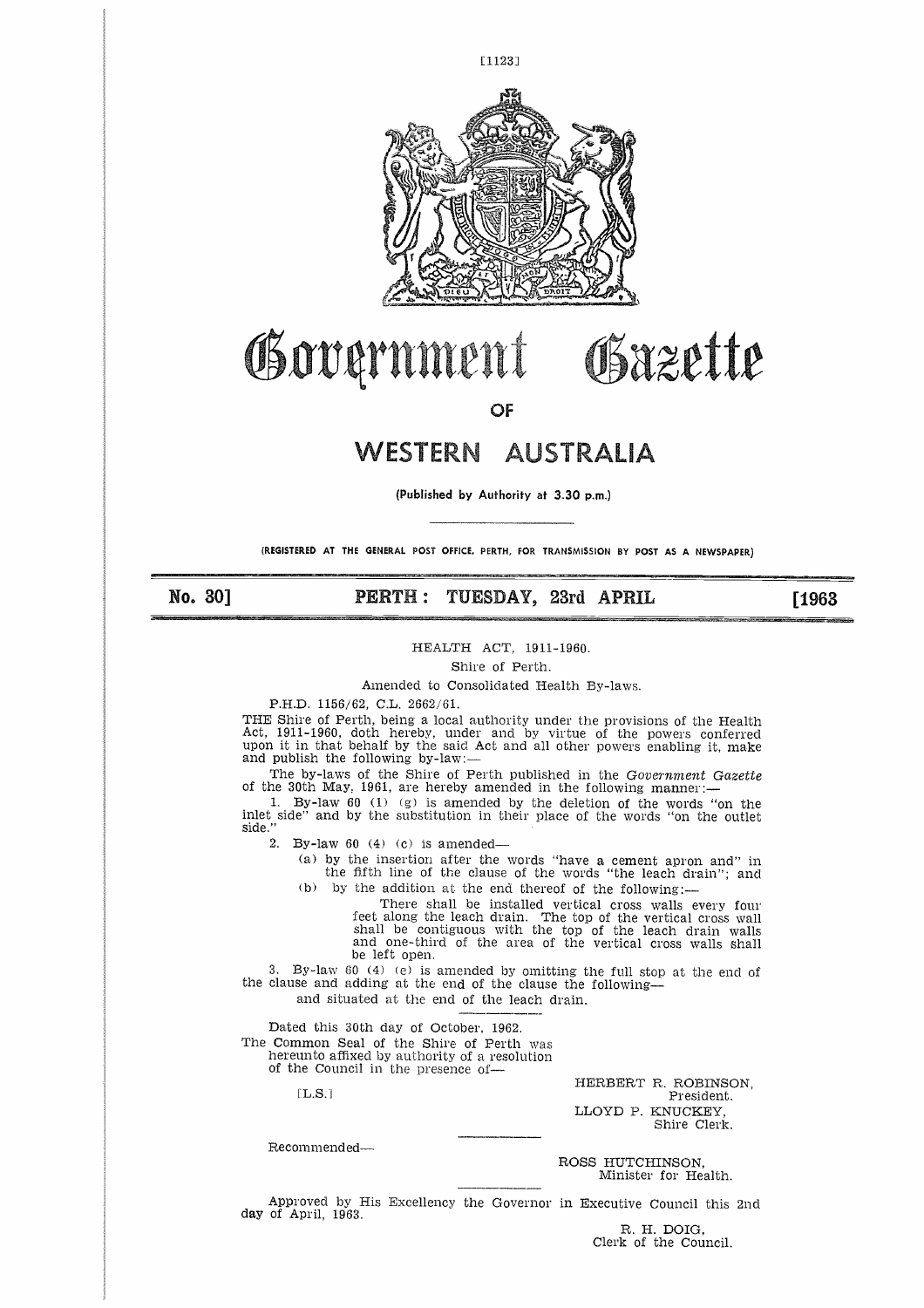#### HEALTH ACT, 1911-1962.

#### Town of Claremont.

#### P.H.D. 135/63, C.L. 3517/45.

WHEREAS under the Health Act, 1911-1962, the Governor may cause to be prepared Model By-laws for all or any of the purposes of the said Act; and whereas Model By-laws, described as Series "A", have been prepared, and amended from time to time, and reprinted pursuant to the Reprinting of Regulations Act, 1954, in the Government Gazette on 9th August, 1956, and<br>further amended by notice published in the Government Gazette on 12th<br>December, 1962; and whereas a local authority may adopt such Model By-laws<br>wit a local authority within the meaning of the Act and having adopted the Model<br>By-laws, Series "A", as reprinted in the Gov*ernment Gazette* on 9th August,<br>1956, doth hereby resolve and determine that the aforesaid amendment lished in *Government Gazette* on 12th December, 1962, shall be adopted without modification. 2 u<br>uits:<br>: : :<br>: : :<br>1 u

Passed at a meeting of the Town of Claremont this 25th day of February, 1963.

The Common Seal of the Town of Claremont was hereunto affixed on the 8th day of March, 1963, in the presence of-

 $IL.S.1$ 

A. W. CROOKS, Mayor.

D. E. JEFFERYS, Town Clerk.

Approved by His Excellency the Governor in Executive Council this 2nd day of April, 1963.

R. H. DOIG, Clerk of the Council.

SUPERANNUATION, SICK, DEATH, INSURANCE, GUARANTEE AND ENDOWMENT (LOCAL GOVERNING BODIES' EMPLOYEES) FUND ACT, 1947-1950.

> Local Government Department, Perth, 8th April, 1963.

L.G. 2379/52.

HIS Excellency the Governor in Executive Council, acting pursuant to the provisions of the Superannuation, Sick, Death, Insurance, Guarantee and Endowment (Local Governing Bodies' Employees) Funds Act, 1947-1950, has been pleased to make the regulations set out in the schedule hereunder.

> R. C. FAUST, Acting Secretary for Local Government.

# Schedule.

#### Regulations.

1. In these regulations the Local Governing Bodies' Provident Fund (Endowment) Regulations made under the Act and published as reprinted in the Government Gazette on the 29th day of March, 1956, and amended<br>by regulations published in the Government Gazette on the 20th day of<br>December, 1960, the 24th May, 1961, and the 16th January, 1963, are referred to as the principal regulations.

2. Regulation 11 of the principal regulations is amended by revoking the proviso to paragraph (d) thereof.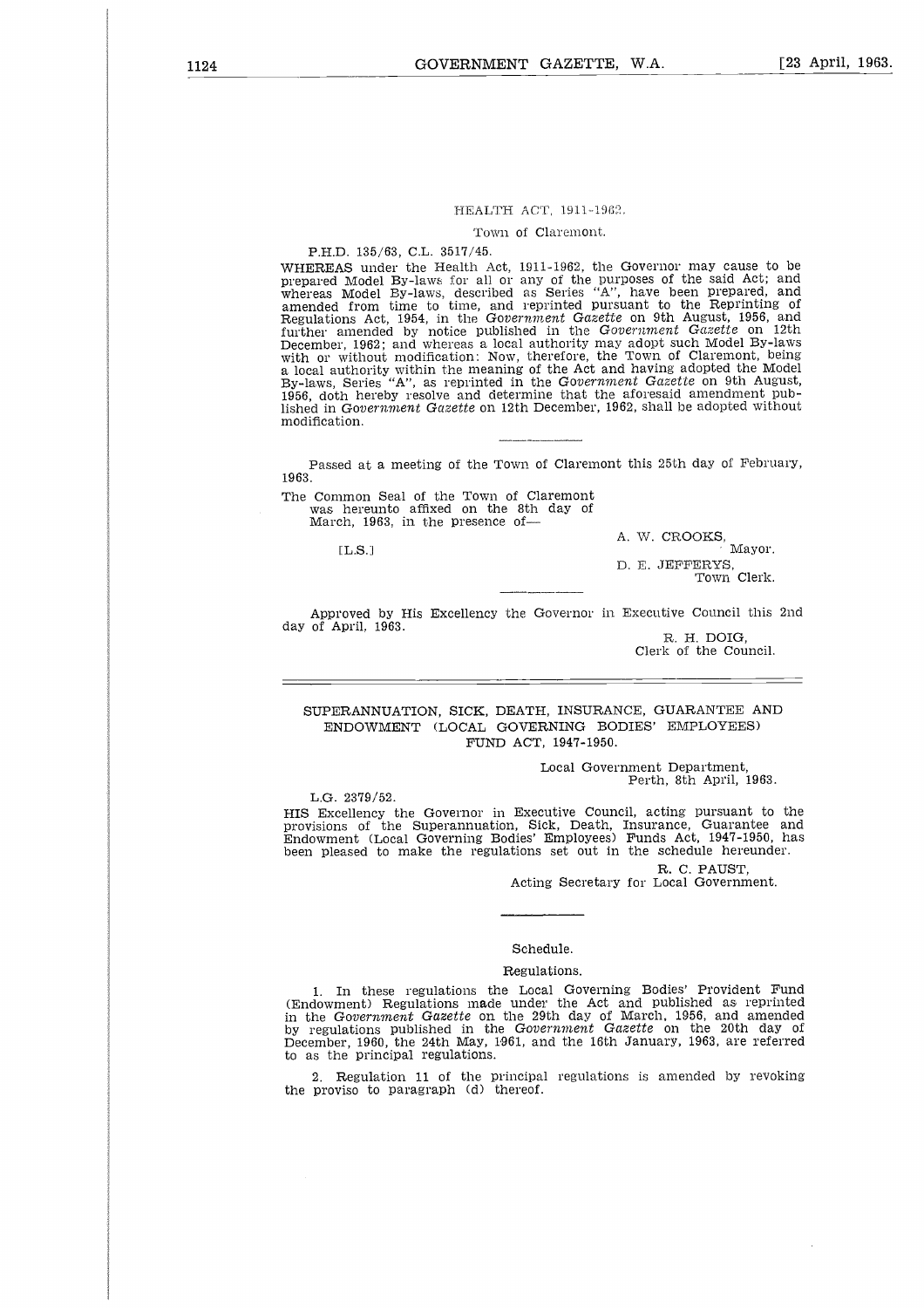#### DOG ACT, 1903.

# Municipality of the City of Subiaco. By-law No. 18.—Relating to Dogs.

L.G. 88/63.

IN pursuance of the powers conferred upon it by the abovementioned Act and of all other powers enabling it, the Council of the City of Subiaco<br>hereby records having resolved on the 18th day of December, 1962, to make<br>and submit for confirmation by the Governor, the following by-laws:—

1. In these by-laws, the term "Council" shall mean the Council of the City of Subiaco.

2. The Council may establish and maintain a pound or pounds for the impounding of dogs seized pursuant to the provisions of the Dog Act, 1903- 1960.

3. A dog seized by the police, or by an officer authorised by the Council, may be placed in a pound.

4. Where a. dog has been seized or placed in a pound, the keeper of the pound or other officer authorised by the Council shall, if the owner or person usually in charge of the dog is known to him, forthwith notify such person that the dog has been impounded.

5. If the owner or person apparently acting on behalf of the owner of a dog seized or impounded shall claim such dog, then upon payment of the fees specified in the schedule hereto, the dog shall be released to such person.

6. The poundkeeper shall be in attendance at the pound for the release of dogs at such times and on such days of the week as shall, from time to time, be determined by the Council.

7. Any person applying for the release of a dog seized or impounded shall prove to the satisfaction of the poundkeeper or other officer authorised by the Council, the ownership of the dog and his authority to take delivery of it. The poundkeeper or officer may accept such proof as he consider. satisfactory and no person shall have any right of action against him or the Council in respect of the delivery of a dog in good faith.

8. If a dog shall not be claimed and the said fees paid within 48 hours of its being seized or if the dog having a collar around its neck with a registration label for the current year affixed thereto shall not be claimed and the said fees paid within 48 hours of the service of a notice upon the registered owner, the poundkeeper or other officer authorised by the Council may sell the dog.

9. Upon the sale of a dog, the proceeds of sale shall be the property of the Council and may be disposed of in such manner as the Council thinks fit. The owner of a dog sold pursuant to these by-laws shall have no claim against the Council in respect of the proceeds thereof.

If within the times mentioned in by-law 8 hereof, or at any time before the destruction of a dog, the dog has not been claimed as aforesaid<br>and the said fees paid, and if no offer has been received for its purchase the dog may be destroyed.

11. Notwithstanding anything herein contained, but subject to the provisions of section 19 of the Dog Act, 1903-1960, any dog seized or impounded may at any time be destroyed upon the authority of the Town Clerk or person authorised by the Subiaco City Council, if in the opinion of the Town Clerk or person authorised by the Subiaco City Council, the dog is too savage or noisy to be kept or is suffering from an injury, disease or sickness.

If the Council shall destroy a dog at the request of its owner whether such dog shall have been seized or impounded or not, the owner shall pay to the Council the fee specified in the schedule hereto.

- 13. No person shall
	- (a) unless a poundkeeper or other officer of the Council duly authorised in that regard release or attempt; to release a dog from the pound;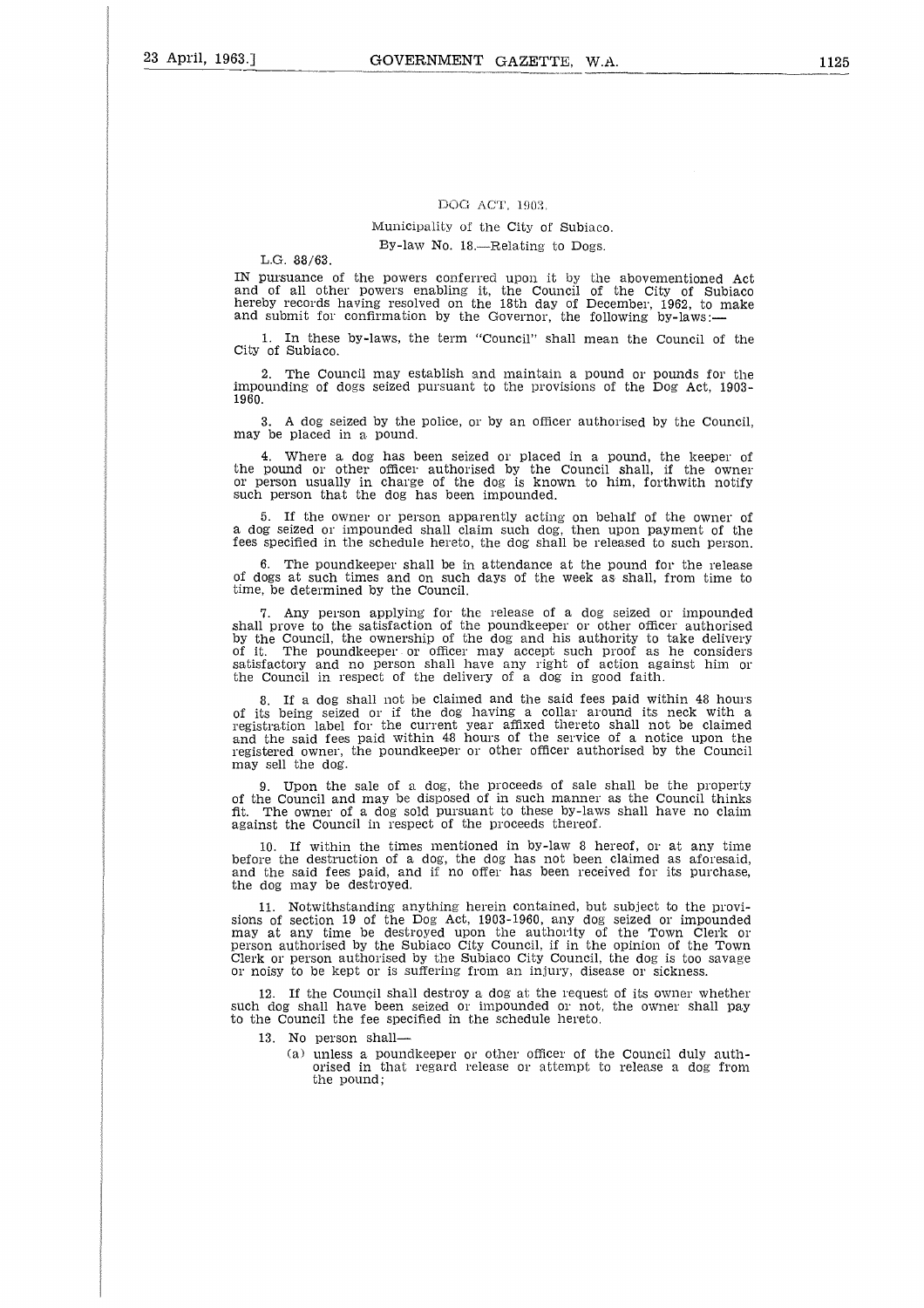- (b) destroy, break into, damage, or in any way interfere with or render not dog-proof any pound;
- (c) destroy, break into, damage, or in any way interfere with or render not dog-proof any dog cart, vehicle or container used for the purpose of catching, holding or conveying dogs which have been seized.

Any person who shall commit a breach of this clause shall, upon conviction, be liable to a penalty not exceeding £20.

14. The owner of a dog shall prevent that dog from entering or being in any of the following places:—

(a) A public building.

(b) A theatre or picture gardens.

(c) a house of worship.

(d) A shop or other public business premises.

15. The owner of a dog shall keep such dog chained or under effective control from sunset to sunrise.

16. The owner of a dog shall prevent that dog from entering or being in any of the following places unless on a leash held by a person:—

(a) A sports ground.

(b) A area set aside for public recreation.

(c) A car park.

(d) A school.

(e) Any land vested in or under the control of the Council, other than a road.

17. No person shall obstruct or hinder an employee of the Council or member of the Police Force in the performance of anything authorised by the provisions of the Dog Act, 1903-1960, or the regulations made in pursuance of those provisions.

18. The payment of fees in respect of the seizure, care, detention or destruction of a dog shall not relieve the owner of it of liability to a penalty of those provisions.

19. Any person who shall commit a breach of these by-laws shall, upon conviction be liable to a penalty not exceeding £5 provided that for a breach of clause 13 the penalty shall not exceed £20.

#### The Schedule.

#### FEES.

For the seizure or impounding of a dog: 10s.—ten shillings.

For the sustenance and maintenance of a dog in a pound: 5s.—five shillings per day, or part of a day.

For the destruction of a dog: 10s.—ten shillings.

Dated the 7th day of February, 1963. The Common Seal of the Council of the City of Subiaco was hereto affixed in the presence of-

J. H. ABRAHAMS,

Mayor.  $\sim$   $\sim$   $\sim$   $\sim$ G. 0. EDWARDS,

Town Clerk.

Recommended

 $[LL.S.]$ 

L. A. LOGAN, Minister for Local Government.

Approved by His Excellency the Governor in Executive Council this 2nd day of April, 1963.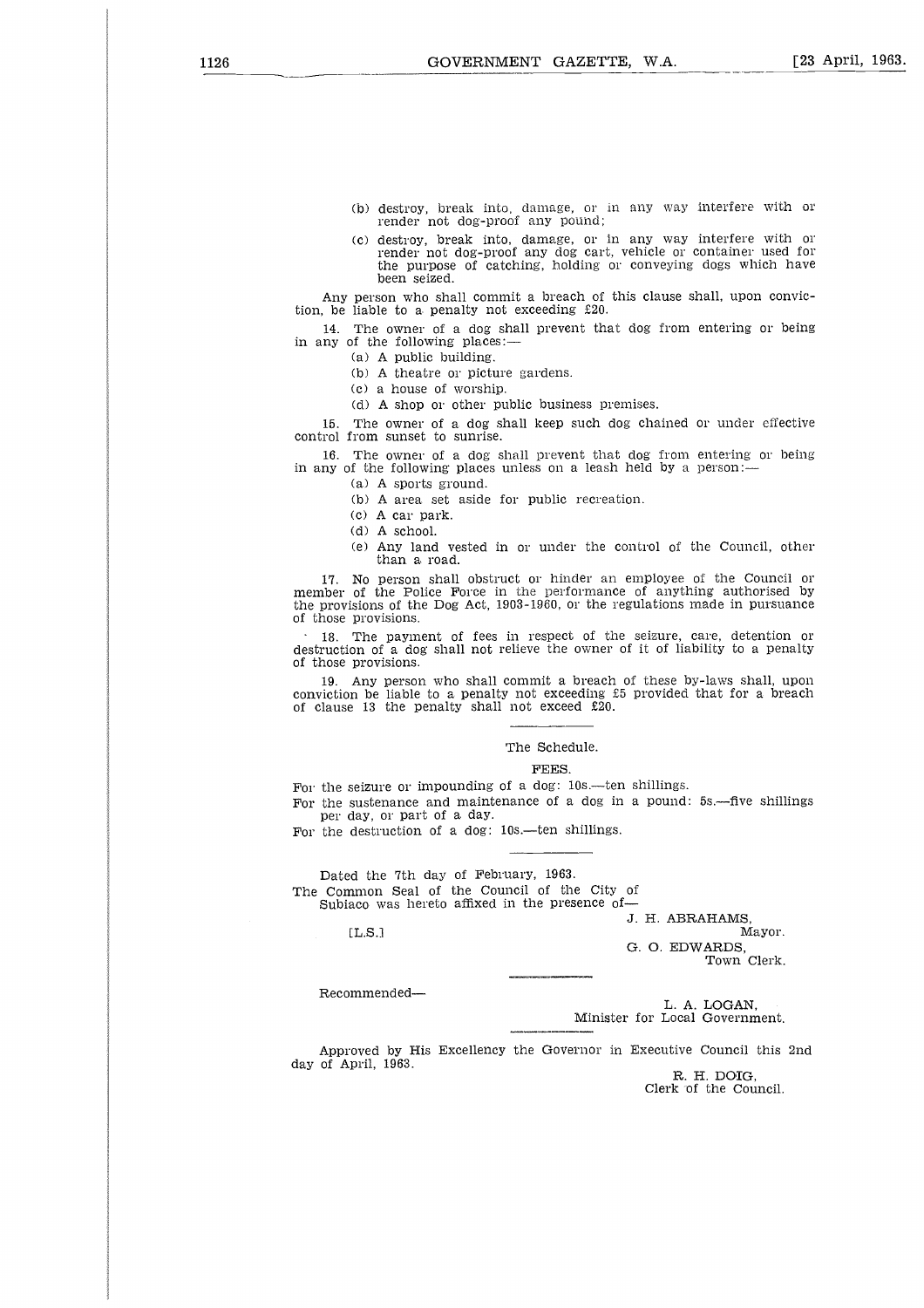The Municipality of the Town of Cottesloe.

Adoption of Draft Model By-laws Relating to Removal and Disposal of Obstructing Animals or Vehicles.

By-law No. 29.—Removal and Disposal of Obstructing Animals or Vehicles. L.G. '793/62.

IN pursuance of the powers conferred upon it by the abovementioned Act the Council of the abovementioned Municipality hereby records having resolved on the 24th day of October, 1962, to adopt the Draft Model By-laws published in the *Gazette* of the 1st day of August, 1962, as here set out:

Local Government Model By-laws (Removal and Disposal of Obstructing Animals or Vehicles) No. 7.

The whole of the by-laws.

Dated the 25th day of October, 1962. The Common Seal of the Town of Cottesloe was hereby affixed this twenty-fifth day of October, 1962, by the Mayor in the presence of the Town Clerk.

 $[LS.]$ 

 $C.$  L. HARVEY,

Mayor. Mayor.<br>D. G. HILL,<br>Town Clerk.

Recommended

L. A. LOGAN, Minister for Local Government.

Approved by His Excellency the Governor in Executive Council this 2nd day of April, 1963.

R. H. DOIG, Clerk of the Council.

## LOCAL GOVERNMENT ACT, 1960.

The Municipality of the Shire of Ashburton.

Adoption of Draft Model By-laws Relating to (Petrol Pumps) No. 10.

L.G. 178/63.

IN pursuance of the powers conferred upon it by the abovementioned Act, the Council of the abovementioned Municipality hereby records having resolved on the 20th day of March, 1963, to adopt such of the Draft Model By-laws published in the *Gazette* of the 16th January, 1963, and the 7th February, 1963, as are here set out: 

Local Government Model By-laws (Petrol Pumps) No. 10. The whole of the by-laws.

Dated this 20th day of March, 1963.

[L.S.]

W. M. PATERSON, President. *J.* A. V. PROCTER, Shire Clerk.

Recommended

L. A. LOGAN, Minister for Local Government.

Approved by His Excellency the Governor in Executive Council this 2nd day of April, 1963.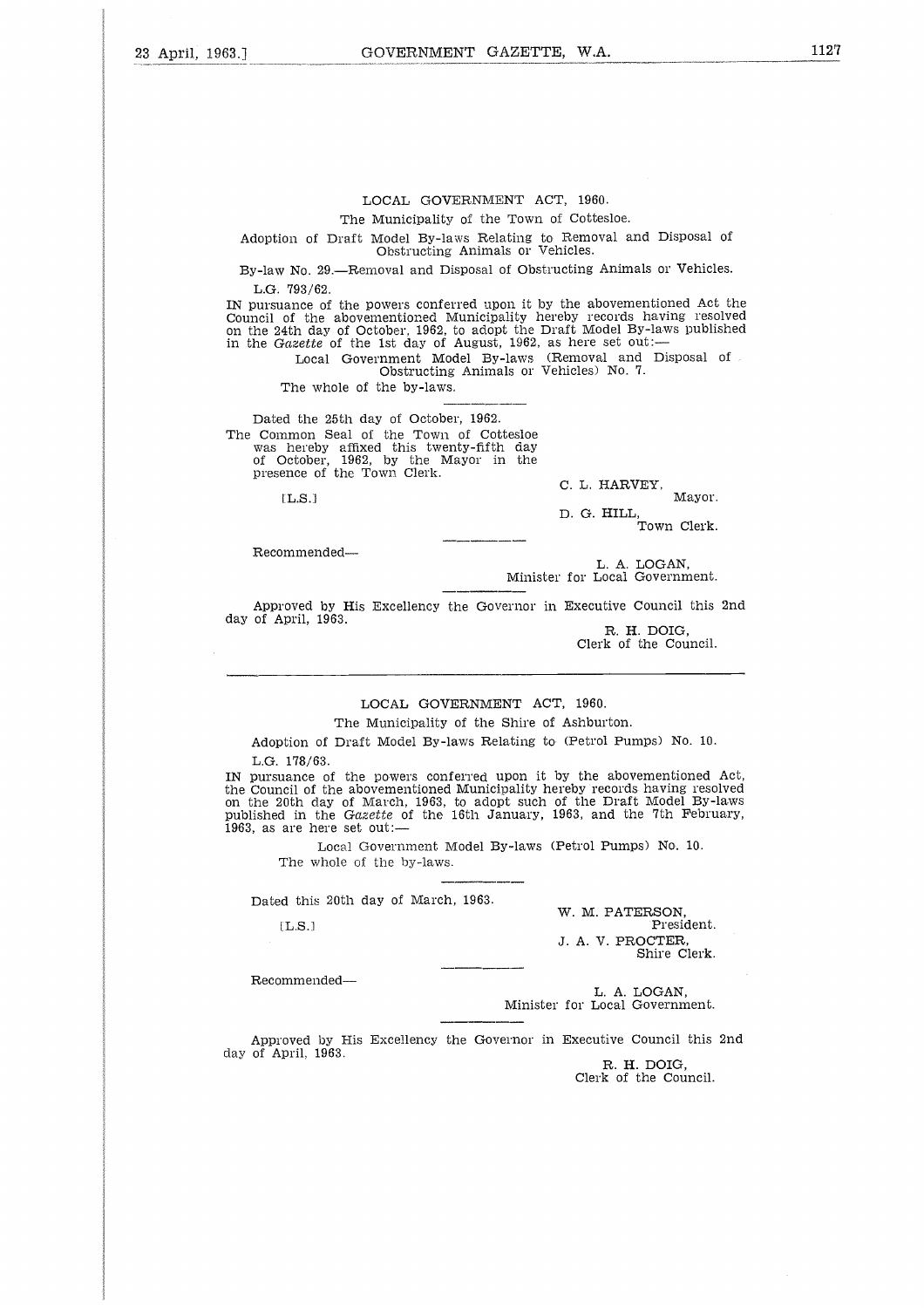#### The Municipality of the Shire of Armadale-Kelmscott.

By-law Relating to Verandahs.

L.G. 83/63.

IN pursuance of the powers enabling it, the Council of the abovementioned Municipality hereby records having resolved on the 4th day of February, 1963, to make and submit for confirmation to the Governor the following by-law:-

The Council at any time after 1st April, 1964, may, by notice, require the owner of any verandah protruding into, or above, a street, way, footpath or other public place, and which is supported by posts erected in, or on, a street, way or footpath or other public place, to remove it within the time stipulated in the notice. The said notice shall be in writing and shall be given and served by the Council on the said owner.

If the owner of the said verandah fails to comply with the said notice, within the time specified therein, he shall be guilty of an offence. Maximum penalty fifty pounds (£50) and in addition a maximum daily penalty of four pounds (£4) for each day during which the offence contravenes.

3. If the owner of the said verandah fails to comply with the terms of the said notice the Council, by its officers, servants of contractors, may remove the said verandah and recover the cost of so doing from the owner thereof in a Court of competent jurisdiction.

Dated this 7th day of March, 1963. The Common Seal of the Shire of Armadale-Kelmscott was hereunto affixed as required by section 190 (5) (c) of the Local Government Act, 1960-1961.

 $[T, S]$ 

Recommended

J. E. MURRAY, W. W. ROGERS, Shire Clerk.

L. A. LOGAN, Minister for Local Government.

Approved by His Excellency the Governor in Executive Council this 2nd day of April, 1963.

R. H. DOIG, Clerk of the Council.

#### LOCAL GOVERNMENT ACT, 1960.

The Municipality of the Shire of Bridgetown.

By-law Relating to Hawkers.

L.G. 358/58.

IN pursuance of the powers conferred upon it by the abovementioned Act and of all other powers enabling it, the Council of the abovementioned Municipality hereby records having resolved on the 16th day of November, 1962, to make and submit for confirmation by the Governor the following by-law to be numbered No. 5.

#### By-law Controlling Hawkers—By-law No. 5.

1. The by-law for regulating the hawking of goods approved by the Bridgetown Road Board on the 14th day of February, 1958, and published in the *Government Gazette* on the 2nd day of April, 1958, at pages 647 and 648, is hereby revoked.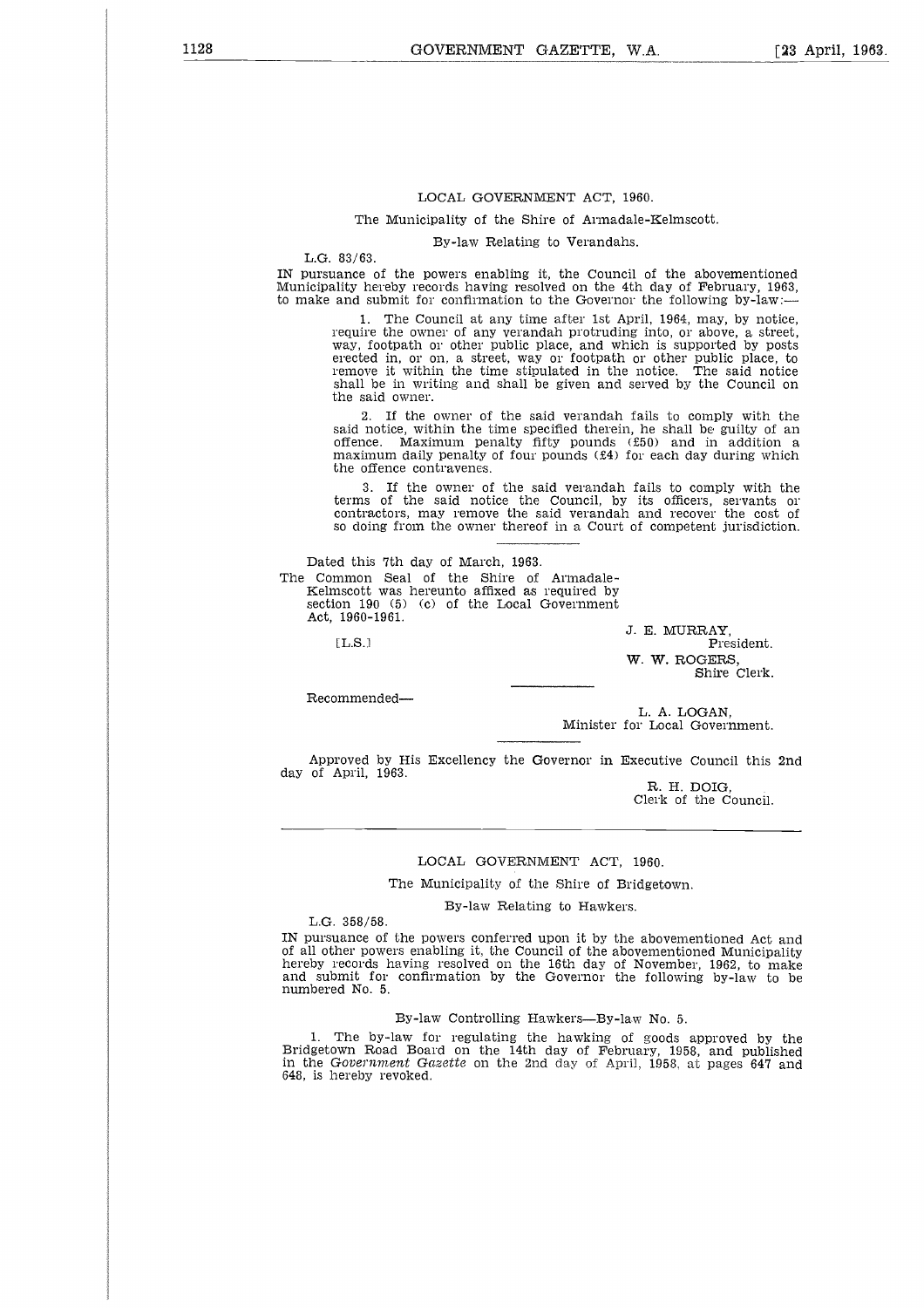2. In this by-law

"Council" means the Council of the Shire of Bridgetown;

"district" means the municipal district of the Shire of Bridgetown;

"hawker" means a person as defined in section 217 of the Local Government Act, 1960 (as amended) ;

"licensee" means a person to whom a license is granted under this by-law;

"license" means a hawker's license issued pursuant to this by-law; and "clerk" means the Shire Clerk or the person acting for the time being in that capacity.

3. A person shall not hawk any goods, wares or merchandise within the district, unless he holds a current license under this by-law.

4. (1) A license shall be in the form set out in the First Schedule to this by-law; and the license fees shall be the fees set out in the Second Schedule to this by-law and those fees shall be paid by the licensee to the Council, forthwith upon the issue to him of the license.

(2) A license is not in any way transferable, either by way of loan, gift, sale or assignment.

(3) A license is valid for the hawking of the goods, wares or merchandise therein described, only.

5. (1) Every person wishing to obtain a license shall make application therefor to the Council.

- (2) An application for a license shall be made in writing and shall specify (a) the kind of goods, wares or merchandise which the applicant requires to hawk; and
	- (b) the type of vehicle, conveyance or means of carriage to be employed in hawking.

6. (1) The Council shall not issue a license if the aggregate number of licenses authorised by this by-law has already been issued.

(2) The Council shall not issue a license (other than a renewal of a license) to an applicant, unless he produces to the Council a certificate signed by two Justices of the Peace certifying that he is of good character and reputation and is a fit person to exercise the trade of a hawker.

(3) The Council may refuse to issue a license or may cancel a license in the event that the applicant or licensee (as the case may be)-

- (a) is an undischarged bankrupt or becomes bankrupt;
	- (b) has been convicted or is convicted of an indictable offence;
	- (c) has been twice convicted the preceding five years or is twice con-victed in the space of five years of an offence against the bylaws of any local authority relating to hawkers
	- (d) does not conform with the requirements of the Health Act, 1911, or the Model By-laws made under that Act.

(4) Upon the cancellation of a license the holder thereof shall forthwith return the license to the Clerk and shall forfeit all fees paid in respect of the license.

7, (1) The Council shall not in any financial year concurrently issue more than five (5) licenses.

(2) The Council shall issue licenses in the order of priority of application and, in case of apparent equality of priority of any applications, shall determine which application shall have greater priority.

8. A hawker while hawking shall

- (a) carry with him his license and shall produce the same to any officer of the Council or to a police officer or to any person with whom he seeks to trade, on demand; and
- (b) when selling goods, wares or merchandise by weight, carry and use for that purpose, scales, tested and certified in accordance with the provisions of the Weights and Measures Act, 1915-1958.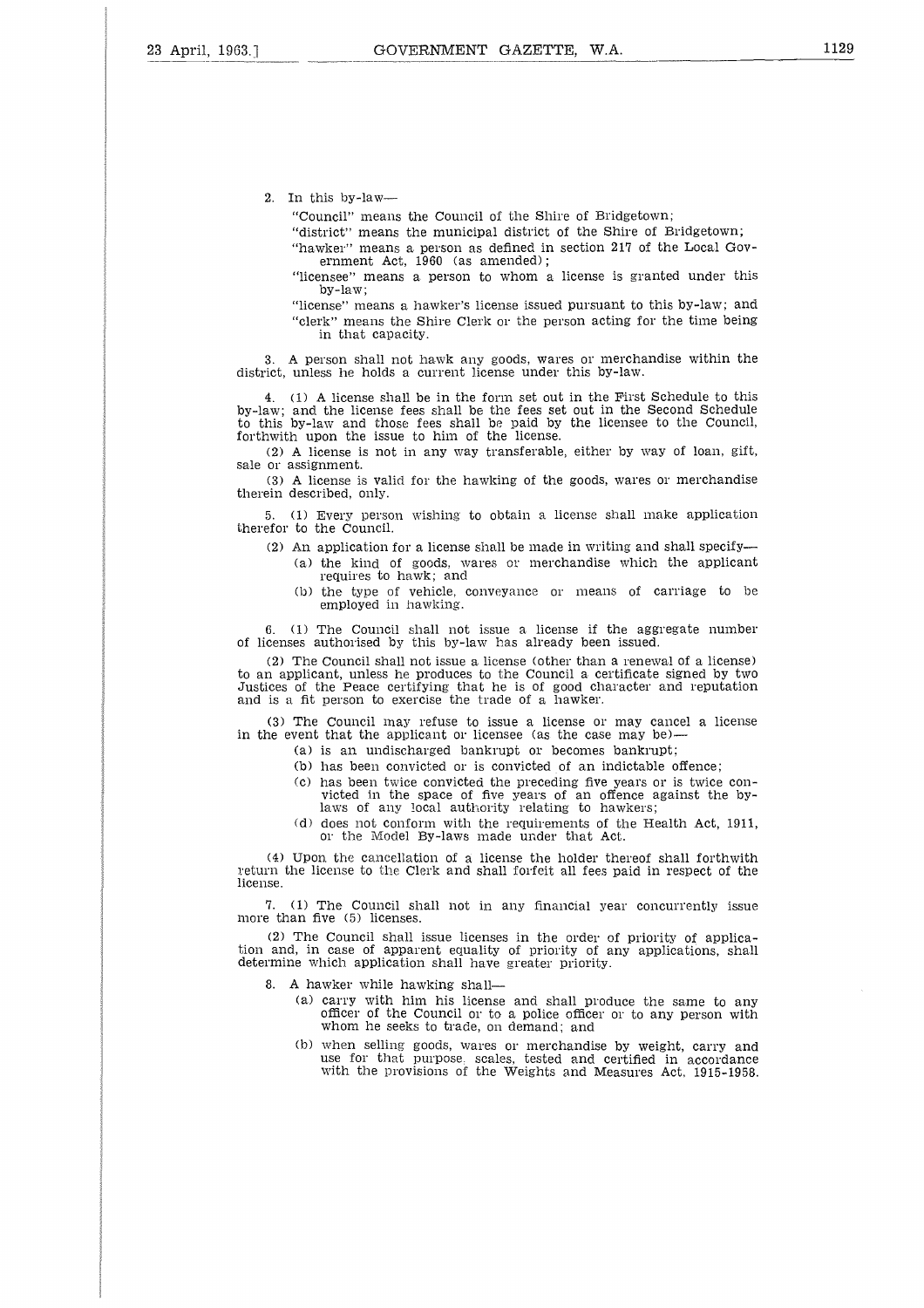- 9. A hawker shall not
	- (a) hawk in the parts of the streets hereunder set out, that is to say- (i) Hampton Street between Bunbury Street and Phillip Street;
		- (ii) Steere Street between Hampton Street and Gifford Road;
	- (b) hawk between the hours of sunset and the next sunrise, or on any Sunday, or on Christmas Day or Good Friday, without the consent of the Council;
	- (c) loiter within a distance of one hundred yards of any shop or permanent place of business that has for sale any goods, wares or merchandise of the kind being hawked by the hawker;
	- (d) call his wares or make or cause to be made any outcry, noise or disturbance likely to be a nuisance or annoyance to any person in that vicinity; or
	- (e) remain stationary in any street or public place for any period longer than shall be necessary for the purpose of serving or treating with any customer or intending customer then offering to buy or to treat.

10. Nothing in this by-law shall be read to apply to any storekeeper registered under the Shops and Factories Act, within the district who may be fulfilling by delivery, *bona fide* orders for the goods of his business or store nor any ratepayer or any occupier of land within the district who may be disposing of the *bona fide* primary products of his or her property situate within the district. No 

11. Any person committing a breach of this by-law is liable to a penalty not exceeding fifty pounds.

# First Schedule. Shire of Bridgetown. HAWKER'S LICENSE.

of by the means described in his application dated the is hereby licensed to hawk within the district of the Shire of Bridgetown, during the year ending on the within the district.<br>
11. Any person com<br>
not exceeding fifty poun<br>
not exceeding fifty poun<br>
shereby licensed to has<br>
shereby licensed to have the means described if<br>
within the district of the<br>
shereby district of the me ;;<br>t;<br>ii<br>.: ni<br>y<br>...<br>... , subject to the by-law relating to hawkers from time to time in force in the said district.

. . . . . . . . . Clerk.

Second Schedule.

FEE FOR HAWKERS' LICENSES. Annual Fee—(Whole District)—£10 (ten pounds).

Dated this 26th day of November, 1962. The Common Seal of the Shire of Bridgetown was hereunto affixed pursuant to resolution of the Council in the presence of  $of-$ 

> COLIN P. SCOTT, President. ERIC MOLYNEUX,<br>Shire Clerk.

 $[L.S.]$ 

Recommended

L. A. LOGAN, Minister for Local Government.

Approved by His Excellency the Governor in Executive Council this 2nd day of April, 1963.

[L.S.] Shire Clerk.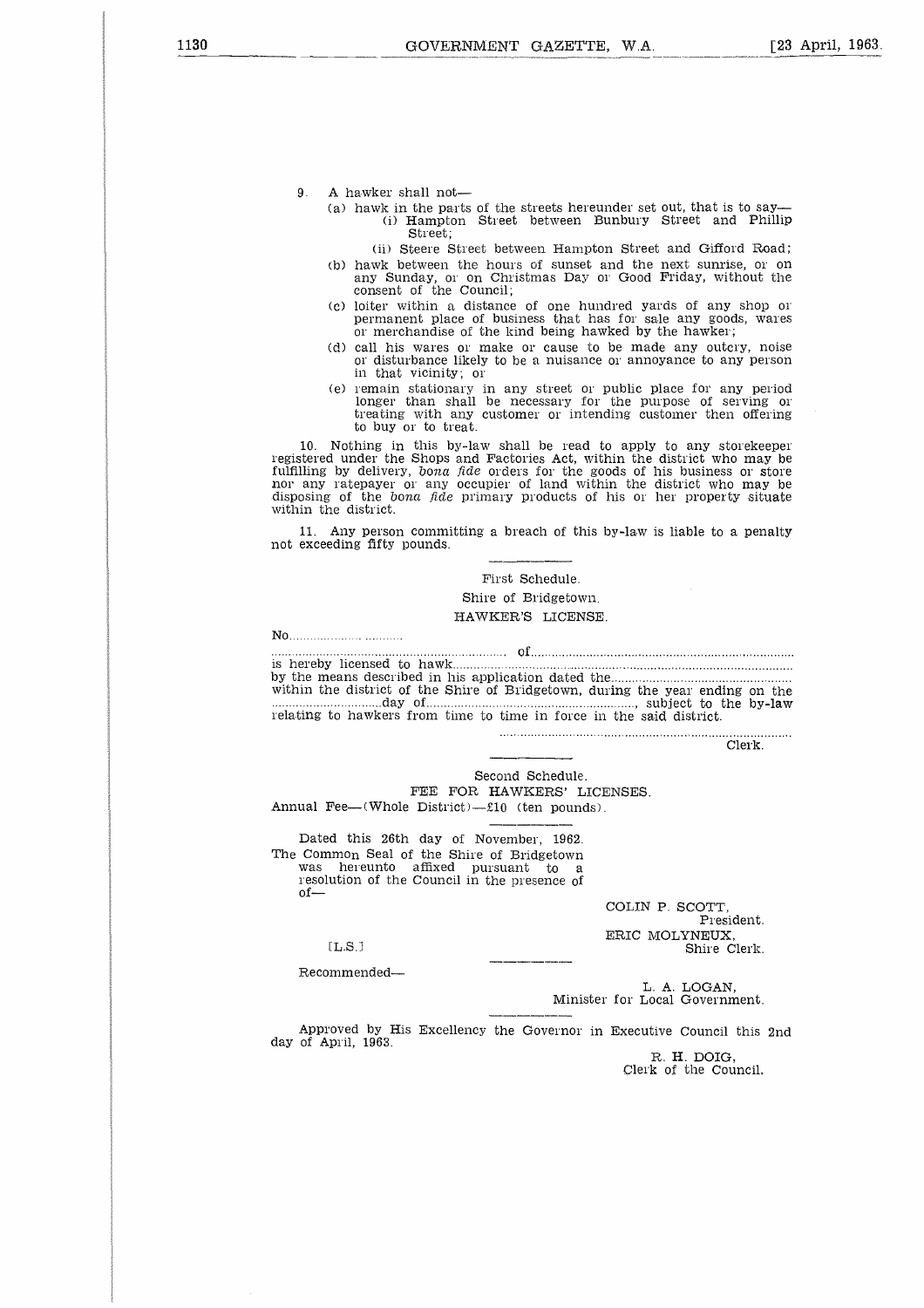#### The Municipality of the Shire of Esperance.

Adoption of Draft Model By-laws Relating to Old Refrigerators and Cabinets. L.G. 177/63.

IN pursuance of the powers conferred upon it by the abovementioned Act, the Council of the abovementioned Municapility hereby records having resolved on the 22nd day of June, 1962, to adopt the Draft Model By-laws published in the *Gazette* of the 1st day of May, 1962, viz: suance of the powers conferred upon it by the abovementioned Act<br>
1 of the abovementioned Municapility hereby records having rest<br>
22nd day of June, 1962, to adopt the Draft Model By-laws publishe<br>
zette of the 1st day of

Local Government Model By-laws (Old Refrigerators and Cabinets) No. 8.

The whole of the by-law to apply to the whole of the Shire of Esperance.

Dated this 22nd day of June, 1962. The Common Seal of the Municipality of the Shire of Esperance was duly affixed hereto in the presence of

Recommended

P. A. CHARSLEY,<br>President. A. J. PEDDER, Shire Clerk.

L. A. LOGAN, Minister for Local Government.

Approved by His Excellency the Governor in Executive Council this 2nd day of April, 1963.

R. H. DOIG, Clerk of the Council.

# LOCAL GOVERNMENT ACT, 1960.

The Municipality of the Shire of Cockburn. By-laws Relating to the Classifying of the District.

L.G. 291/62.

IN pursuance of the powers conferred upon it by the abovementioned Act and of all other powers enabling it, the Council of the abovementioned Municipality hereby records having resolved on the 10th day of October, 1962, to make and submit for confirmation by the Governor the following by-laws:

The by-laws of the Cockburn Shire Council, formerly Cockburn Road Board, passed at an ordinary meeting of the Cockburn Road Board held on the 23rd day of October, 1957, and published in the *Government Gazette* of the 17th day of April, 1958, as amended from time to time thereafter, are hereby further amended by a new by-law reading as follows:—

1. Schedule 5—Special Industry—add new paragraph as follows:

(c) All that area of land comprised in Cockburn Sound Location 132 east of Hamilton Road and south of the Fremantle-Armadale Railway Line Reserve.

Dated this 22nd day of October, 1962.<br>
[L.S.]

 $TLS.1$ 

J. H. COOPER,<br>President. E. L. EDWARDES, Shire Clerk.

Recommended

L. A. LOGAN. Minister for Local Government.

Approved by His Excellency the Governor in Executive Council this 2nd day of April, 1963.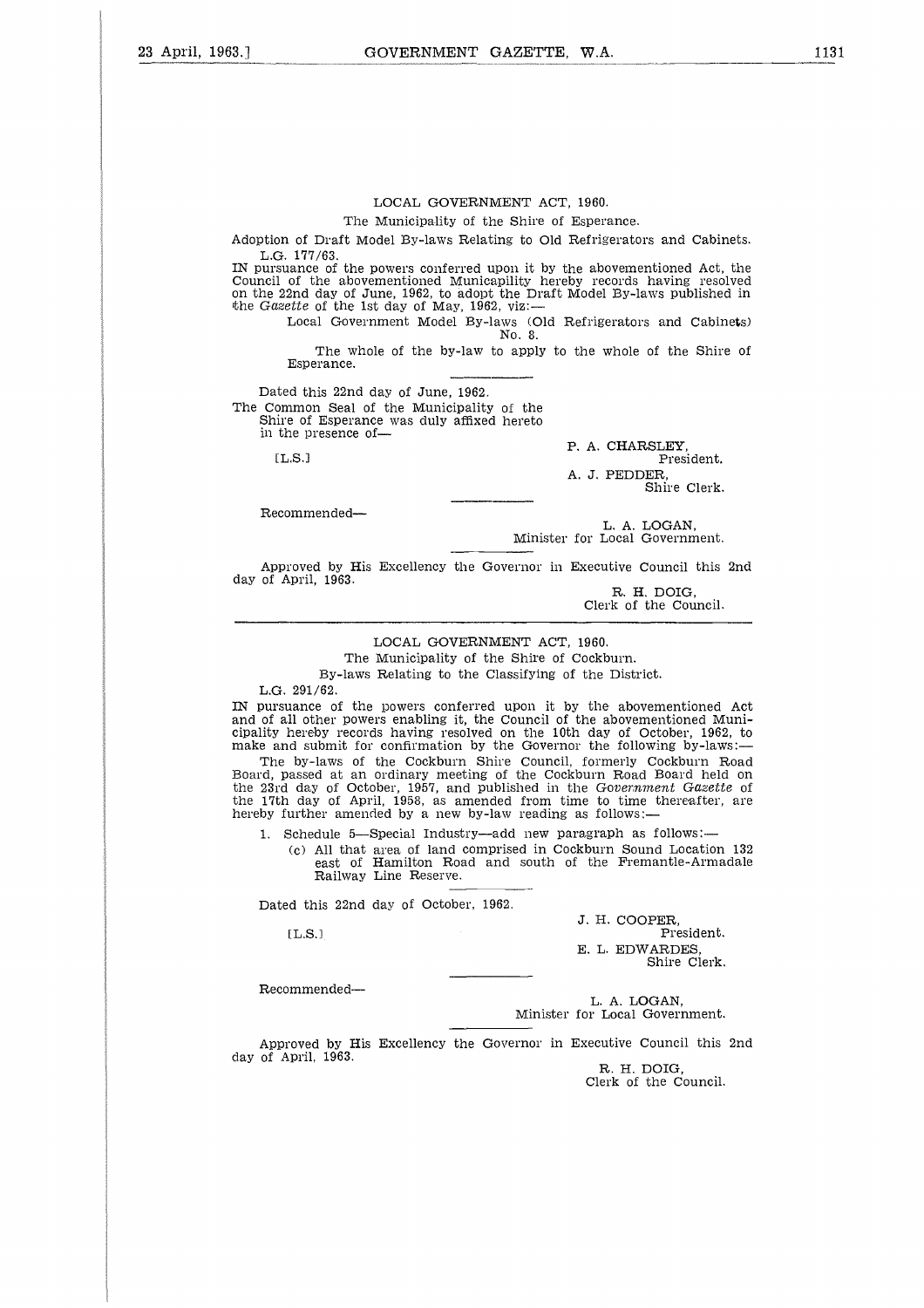The Municipality of the Shire of Cockburn.

By-laws Relating to the Classifying of the District.

L.G. 291/62.

IN pursuance of the powers conferred upon it by the abovementioned Act and of all other powers enabling it, the Council of the abovementioned Municipality hereby records having resolved on the 10th day of October, 1962, to make and submit for confirmation by the Governor the following by-laws

The by-laws of the Cockburn Shire Council, formerly Cockburn Road Board, passed at an ordinary meeting of the Cockburn Road Board held on the 23rd day of October, 1957, and published in the *Government Gazette* of the 17th day of April, 1958, as amended from time to time thereafter, are hereby further amended by a new by-law reading as follows:-

- 1. Schedule 1—Residential Zones—add new paragraph as follows:
	- (f) All that land contained within an area bounded by a line originating at the north-west corner of lot 15 of Cockburn Sound Location 550 on Plan 6088; thence southerly along the western boundary of the aforesaid lot and lot 22 of Cockburn Sound Location 550 on Plan 6088 to Rockingham Road; thence south-easterly along the northern boundary of such road to the intersection of Isted and Owen Roads; thence southerly along the eastern boundary of Rockingham Road to the south-east corner of the junction of Phoenix and Rockingham Roads; thence westerly along the southern boundary of Phoenix Road crossing Rockingham Road to the north-west corner of lot 13 of Cockburn Sound Location 401 on Plan 2667; thence southerly along the western boundary of such lot to the northern boundary of lot 20 of Cockburn Sound Location 304, Plan 1764; thence easterly along the northern boundary of such lot a distance of 225 feet; thence in a straight line southerly through lots 20 and 19 to the northern boundary of lot 17 of Cockburn Sound Location 304, Plan 1764; thence easterly along such boundary to the north-east corner of such lot; thence southerly along the eastern boundary of such lot to Kent Street; thence easterly along the northern boundary of Kent Street to the eastern boundary of Rockingham road; thence southerly along the eastern boundary of Rockingham Road to the south-west corner of lot 1 of Cockburn Sound Location 400 on Plan 4709; thence easterly along the southern boundary of lots 1 and 62 to the western boundary of Gerald Road; thence southerly along the western buondary of Gerald Road to its intersection with the southern boundary of Edeline Street; thence westerly along the southern boundary of such Street to the intersection of Denham Road; thence southerly along the eastern boundary of Denham Road to the northern boundary of the Fremantle-Armadale Railway Line Reserve; thence easterly along the northern boundary of such reserve to the western boundary of the Kwinana, Controlled Access Highway; thence northerly along the western boundary of such highway, crossing the interchanges near Edeline Street and Forrest Road to the southern boundary of Blackwood Avenue; thence westerly along the southern boundary of Blackwood Avenue to the point of origin. tted the state of the state of the state of the state of the state of the state of the state of the state of the state of the state of the state of the state of the state of the state of the state of the state of the state

Dated this 22nd day of October, 1962.

 $[L.S.]$ 

J. H. COOPER, President. E. L. EDWARDES, Shire Clerk.

Recommended

L. A. LOGAN, Minister for Local Government.

Approved by His Excellency the Governor in Executive Council this 2nd day of April, 1963.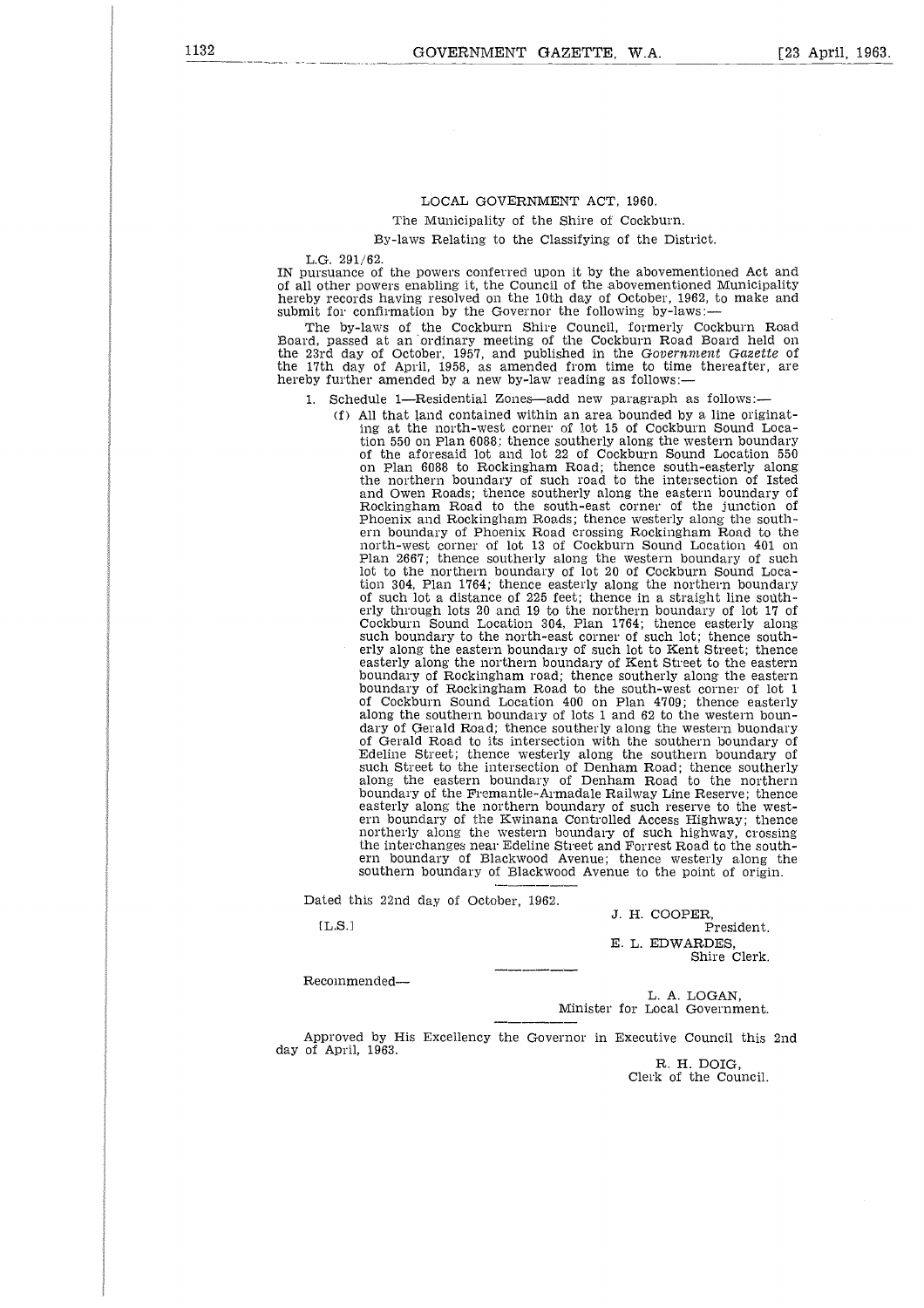# LOCAL GOVERNMENT ACT, 1960-1961. The Municipality of the Shire of Perth. By-laws Relating to Building.

L.G. 440/59.

IN pursuance of the powers conferred upon it by the abovementioned Act and of all other powers enabling it, the Council of the abovementioned Municipality hereby records having resolved on the 12th day of February, 1963, to make and submit for confirmation by the Governor the following by-laws:

The by-laws of the Shire of Perth published in the Government *Gazette* of the 29th June, 1960, are hereby amended in the following manner:-

1. After by-law 381 the following new by-law is inserted:-

381A. On a corner allotment which is joined on an internal boundary by another allotment or allotments, no detached garage or detached outbuilding shall be erected closer to a street so as to project beyond a straight line joining two points, one of which is a point on the common boundary of the two allotments at the same distance from the street alignment as a dwelling house on the adjoining allotment fronting such street is required to be set back by any existing by-laws, and the other a point on the alignment of the street and 50 feet along the side street alignment of the corner lot from the common boundary of the two allotments and provided that in no case shall such garage or outbuilding be erected on a corner lot closer to a street alignment than is permitted by by-law 378.

2. By-law 396 is deleted.

3. By-law 463B is deleted and the following new by-law is inserted in its place:—

#### Building By-laws.

463B. The Uniform Building By-laws were published in the *Government Gazette* of 23rd June, 1961, and amended by by-laws published in the *Government Gazette* of 13th June, 1962, and 4th October, 1962.

4. By-laws published in the *Government Gazette* of-

- (i) 17th July, 1936, at page 1098 (Tenement Houses);
- (ii) 16th August, 1940, at pages 1516-8 (General);
- (iii) 24th December, 1948, at pages 3061-2 (Amendment to General Building By-laws);
- (iv) 25th June, 1954, at page 1148 (Amendment to General Building By-laws);

are hereby repealed and the First Schedule is now deleted.

The Third Schedule is altered by the deletion of that portion thereof which relates to Building Fees and which was added to the said schedule by by-laws published in the *Government Gazette* of 11th April, 1961.

Dated this 12th day of February, 1963. The Common Seal of the Shire of Perth was hereunto affixed by authority of a resolution of the Council in the presence of— $[L.S.]$ 

 $[L.S.]$ 

HERBERT R. ROBINSON, President. LLOYD P. KNUCKEY, Shire Clerk.

Recommended

L. A. LOGAN, Minister for Local Government.

Approved by His Excellency the Governor in Executive Council this 2nd day of April, 1963.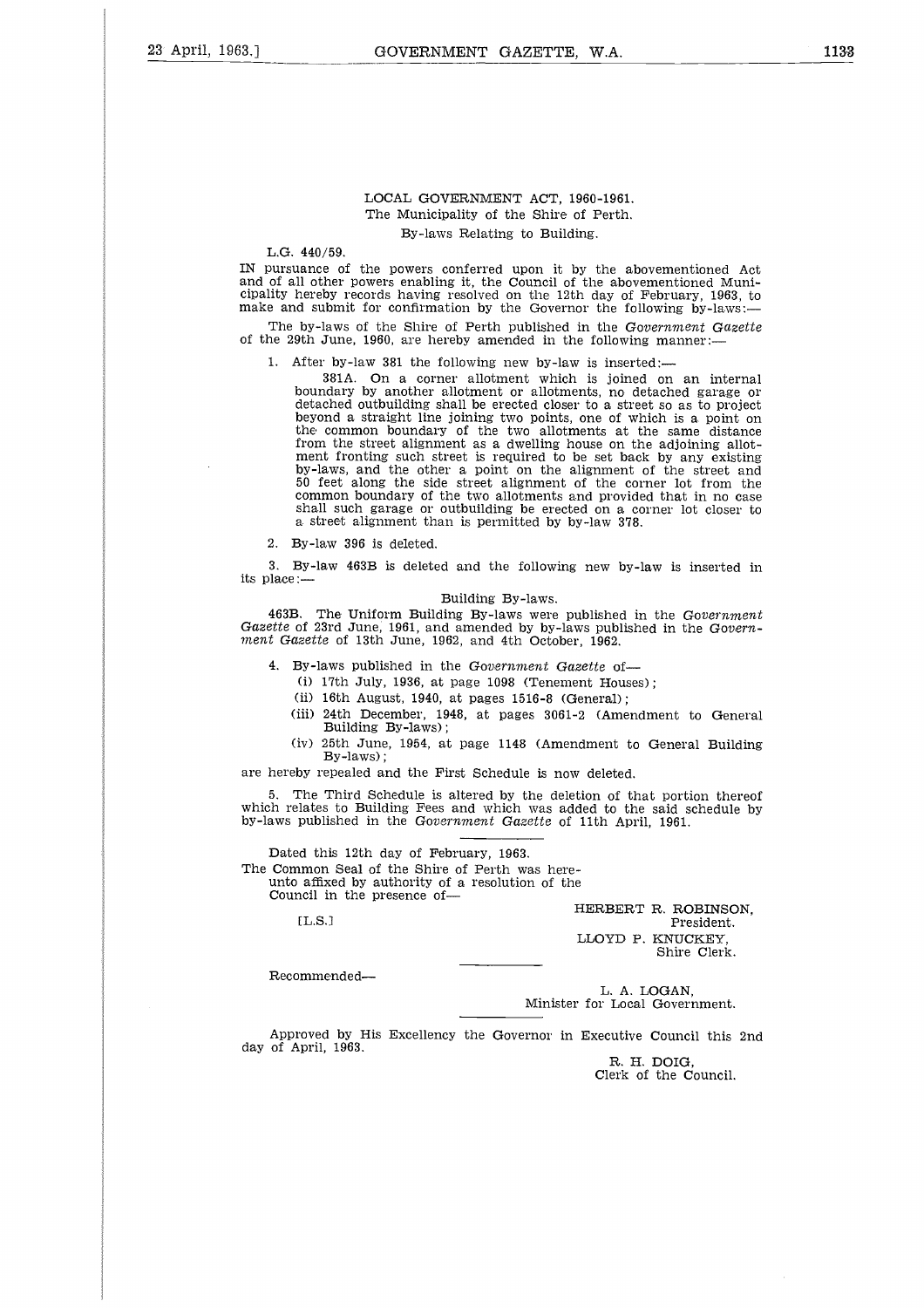The Municipality of the Shire of Busselton.

Adoption of Draft Model By-laws Relating to Street Lawns and Gardens. L.G. 185/63.

IN pursuance of the powers conferred upon it by the abovementioned Act, the Council of the abovementioned Municipality hereby records having resolved on the 27th day of February, 1963, to adopt, without amendment. Local Govern-ment Model By-laws (Street Lawns and Gardens) No. 11 as published in the *Government Gazette* of 7th day of February, 1963.

The Common Seal of the Shire of Busselton was affixed hereto this 28th day of March, 1963, in the presence of-

 $[LLS.]$ 

F. H. JOLLIFFE, T. McCULLOCH, Shire Clerk.

Recommended

L. A. LOGAN, Minister for Local Government.

Approved by His Excellency the Governor in Executive Council this 2nd day of April, 1963.

R. H. DOIG, Clerk of the Council.

#### LOCAL GOVERNMENT ACT, 1960.

The Municipality of the Shire of Dundas.

Adoption of Draft Model By-laws Relating to (Caravan Parks) No. 2. L.G. 1/63.

IN pursuance of the powers conferred upon it by the abovementioned Act the Council of the abovementioned Municipality hereby records having resolved<br>on the 13th day of February, 1963, to adopt the whole of the Draft Model<br>By-laws published in the Gov*ernment Gazette* on the 28th day of Septem 1961, and amended on the 16th day of January, 1963, designated, Local Government Model By-law (Caravan Parks) No. 2:  $1/63$ .<br>
stance<br>
cil of diffusion<br>
3th (dam<br>
dam<br>
fusion<br>
fusion<br>
diffusion<br>
ded he<br>
l.L.S, l.

The whole of the by-laws to be applied throughout the whole of the Shire.

Dated the 10th day of March, 1963. The Common Seal of the Shire of Dundas was affixed hereto in the presence of

 $[L.S.]$ 

A. J. PRITCHARD, Deputy President. V. A. DUNN, Shire Clerk.

Recommended

L. A. LOGAN, Minister for Local Government.

Approved by His Excellency the Governor in Executive Council this 2nd day of April, 1963.